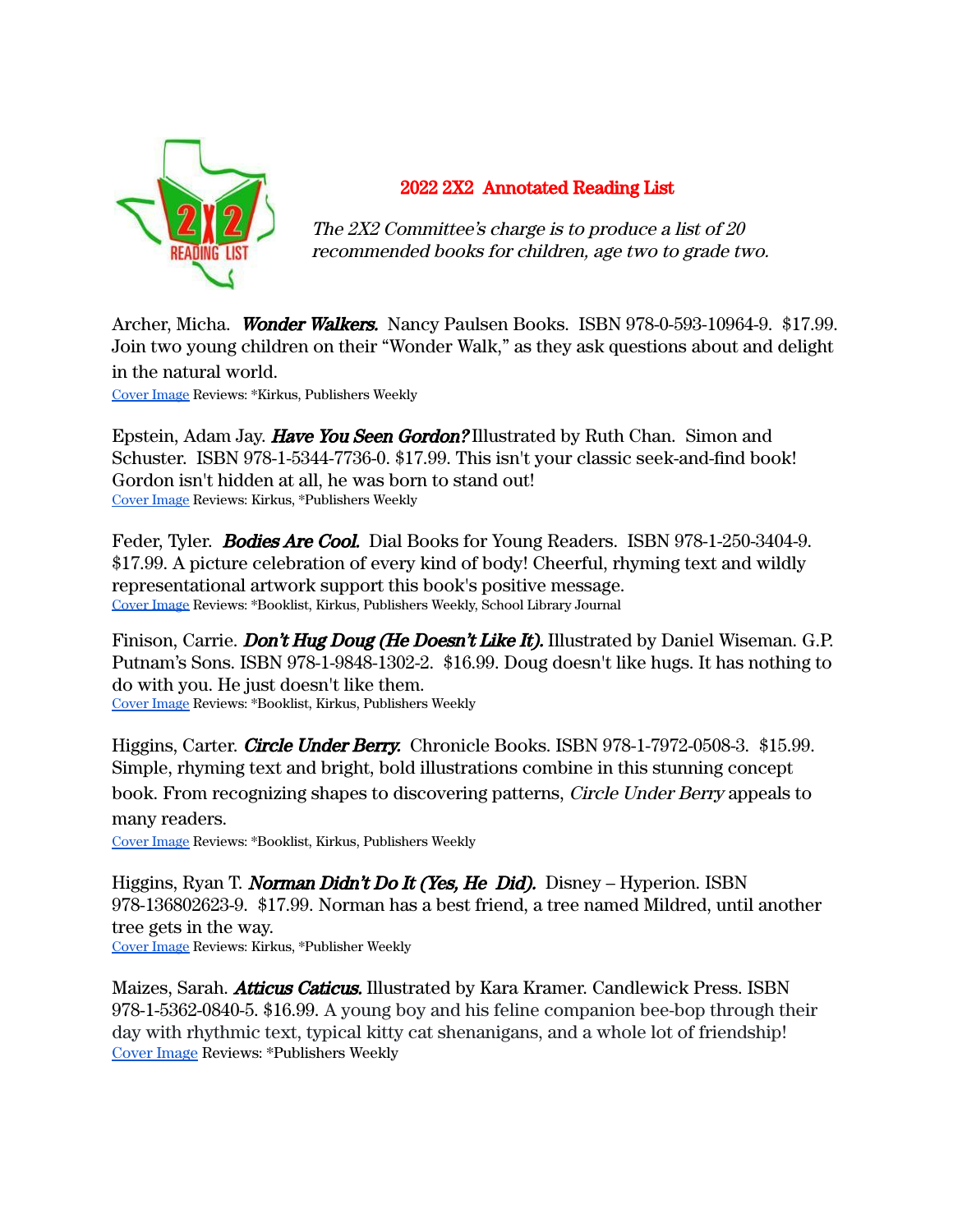McAnulty, Stacy. **Brains! Not Just a Zombie Snack.** Illustrated by Matthew Rivera. Macmillan. ISBN 978-0-06-279860-2. \$18.99. Zombies love to eat brains. Learn interesting facts and find out from a zombie's point of view who has the tastiest brain and why! Cover [Image](https://us.macmillan.com/books/9781250304049/brains-not-just-a-zombie-snack) Reviews: Booklist, Kirkus, School Library Journal

Mosco, Rosemary. **Butterflies Are Pretty...Gross!** Illustrated by Jacob Souva. Tundra Books. ISBN 978-0-7352-6592-9. \$18.99. Butterflies are beautiful, but that doesn't mean they aren't hiding some gross secrets! Turn the pages of this book to learn increasingly gnarly facts about these seemingly elegant insects. Cover [Image](https://www.penguinrandomhouse.com/books/603642/butterflies-are-pretty--gross-by-rosemary-mosco-illustrated-by-jacob-souva/) Reviews: \*Kirkus

Norman, Kim. One-osaurus, Two-osaurus. Illustrated by Pierre Collet-Derby. Candlewick Press. ISBN 978-1-5362-0179-6 \$16.99. Play hide-and-seek with these counting dinosaurs. Cover [Image](https://www.candlewick.com/cat.asp?browse=title&mode=book&isbn=1536201790) Reviews: \*Kirkus

Shea, Bob. Chez Bob. Little, Brown and Company. ISBN 978-0-316-48311-7. \$ 17.99. Meet Bob, a lazy alligator whose only goal is to take all the hard work out of finding tasty birds to eat. After opening the hottest birdseed restaurant in town, he'll find his snout runneth over and his heart opening to new friendships.

Cover [Image](https://www.lbyr.com/titles/bob-shea/chez-bob/9780316483117/) Reviews: \*Booklist, Horn, Kirkus, Publishers Weekly, School Library Journal

Spires, Ashley. Burt the Beetle Doesn't Bite! Kids Can Press. ISBN 978-1-5253-0146-9. \$12.99. Burt the Beetle may not have super strength or speed or venom like other bugs, but he does have a positive can-do attitude when he finds he must rescue his friends from a spider's web.

Cover [Image](https://www.kidscanpress.com/products/burt-beetle-doesnt-bite) Reviews: Booklist, Kirkus, School Library Journal

Quang, Phung Nguyen and Huynh Kim Lien. My First Day. Make Me a World, An Imprint of Penguin Random House. ISBN 978-0-593-30626-0. \$17.99. A young Vietnamese boy paddles downriver alone. Overcoming loneliness, wild animals, and unpredictable weather, the boy arrives for the first day of school. Cover [Image](https://www.rhcbooks.com/books/653290/my-first-day) Reviews: Kirkus, Publisher Weekly, School Library Journal

Sauer, Tammi. *Not Now, Cow.* Illustrated by Troy Cummings. Abrams Appleseed. ISBN 978-1-4197-4629-1. \$17.99. The animals on the farm are ready to celebrate each season… except for Cow. Will Cow ever figure out what to wear for each season? Cover [Image](https://www.abramsbooks.com/product/not-now-cow_9781419746291/) Reviews: \*Kirkus

Sterer, Gideon. The Midnight Fair. Illustrated by Mariachiara Di Giorgio. Candlewick Press. ISBN 978-1-5362-1115-3. \$16.99.

The Midnight Fair uses gorgeous visual storytelling to show how woodland creatures can enjoy the carnival just as much as humans do. When the sun goes down, the fun begins. Cover [Image](https://www.candlewick.com/cat.asp?browse=title&mode=book&isbn=153621115X) Reviews: \*Booklist, Kirkus, \*Publisher Weekly

Tabor, Corey R. *Mel Fell.* Balzer + Bray. ISBN 978-0-06-287801-4. \$17.99.